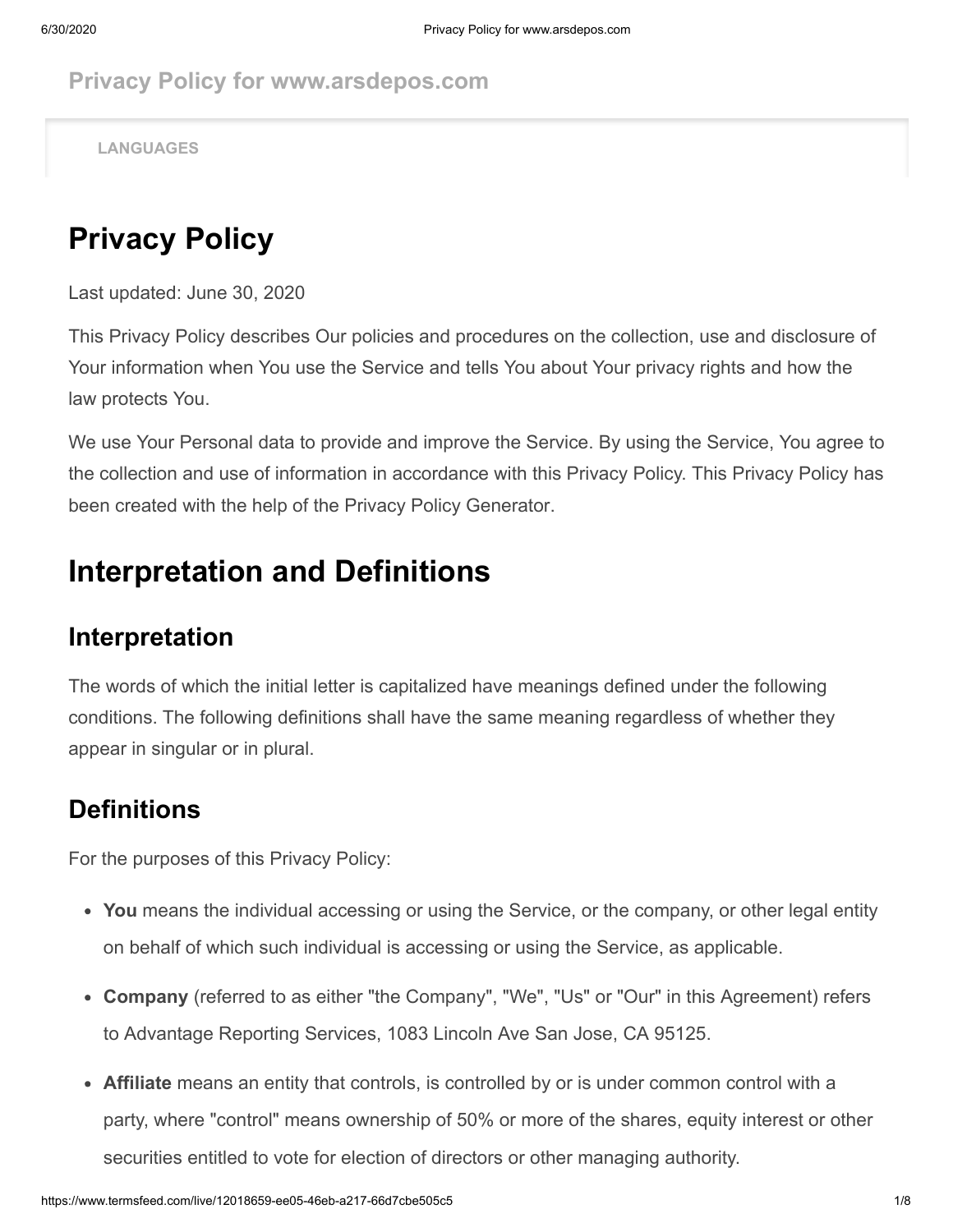- **Account** means a unique account created for You to access our Service or parts of our Service.
- **Website** refers to www.arsdepos.com, accessible from<https://arsdepos.com/>
- **Service** refers to the Website.
- **Country** refers to: California, United States
- **Service Provider** means any natural or legal person who processes the data on behalf of the Company. It refers to third-party companies or individuals employed by the Company to facilitate the Service, to provide the Service on behalf of the Company, to perform services related to the Service or to assist the Company in analyzing how the Service is used.
- **Third-party Social Media Service** refers to any website or any social network website through which a User can log in or create an account to use the Service.
- **Personal Data** is any information that relates to an identified or identifiable individual.
- **Cookies** are small files that are placed on Your computer, mobile device or any other device by a website, containing the details of Your browsing history on that website among its many uses.
- **Device** means any device that can access the Service such as a computer, a cellphone or a digital tablet.
- **Usage Data** refers to data collected automatically, either generated by the use of the Service or from the Service infrastructure itself (for example, the duration of a page visit).

## **Collecting and Using Your Personal Data**

### **Types of Data Collected**

#### **Personal Data**

While using Our Service, We may ask You to provide Us with certain personally identifiable information that can be used to contact or identify You. Personally identifiable information may include, but is not limited to: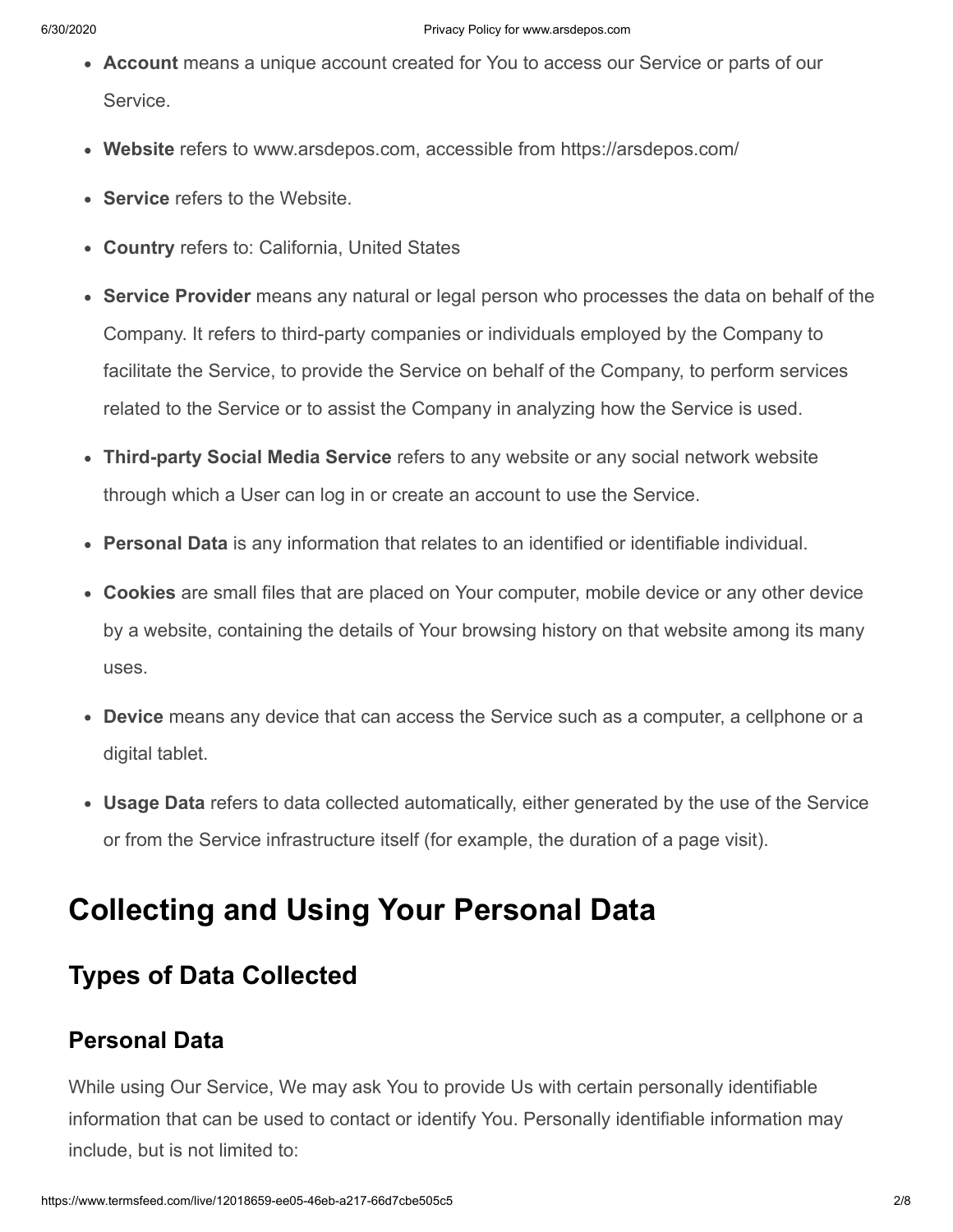- Email address
- First name and last name
- Phone number
- Usage Data

#### **Usage Data**

Usage Data is collected automatically when using the Service.

Usage Data may include information such as Your Device's Internet Protocol address (e.g. IP address), browser type, browser version, the pages of our Service that You visit, the time and date of Your visit, the time spent on those pages, unique device identifiers and other diagnostic data.

When You access the Service by or through a mobile device, We may collect certain information automatically, including, but not limited to, the type of mobile device You use, Your mobile device unique ID, the IP address of Your mobile device, Your mobile operating system, the type of mobile Internet browser You use, unique device identifiers and other diagnostic data.

We may also collect information that Your browser sends whenever You visit our Service or when You access the Service by or through a mobile device.

#### **Tracking Technologies and Cookies**

We use Cookies and similar tracking technologies to track the activity on Our Service and store certain information. Tracking technologies used are beacons, tags, and scripts to collect and track information and to improve and analyze Our Service.

You can instruct Your browser to refuse all Cookies or to indicate when a Cookie is being sent. However, if You do not accept Cookies, You may not be able to use some parts of our Service.

Cookies can be "Persistent" or "Session" Cookies. Persistent Cookies remain on your personal computer or mobile device when You go offline, while Session Cookies are deleted as soon as You close your web browser. Learn more about cookies: [All About Cookies](https://www.termsfeed.com/blog/cookies/).

We use both session and persistent Cookies for the purposes set out below:

#### **Necessary / Essential Cookies**

Type: Session Cookies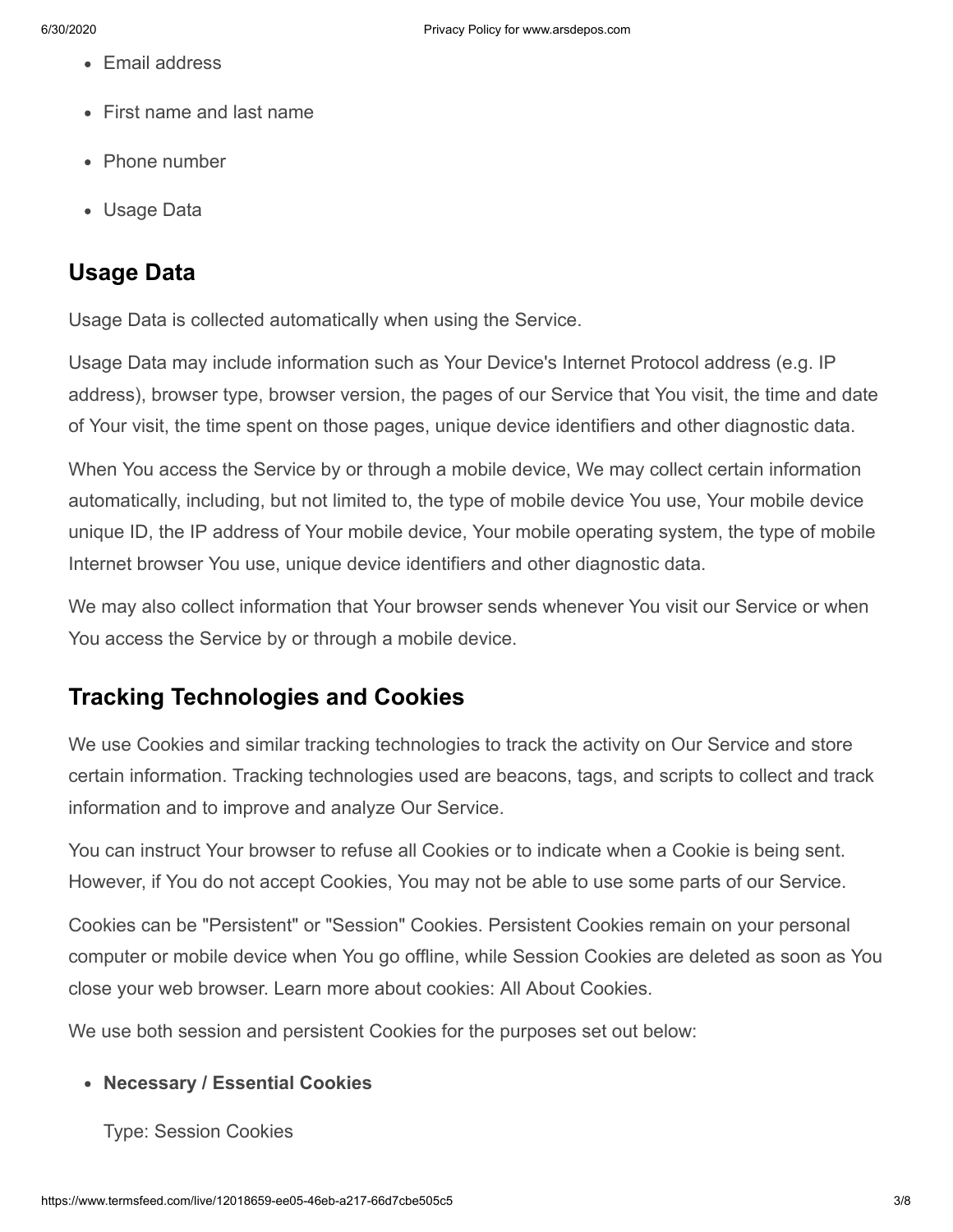Administered by: Us

Purpose: These Cookies are essential to provide You with services available through the Website and to enable You to use some of its features. They help to authenticate users and prevent fraudulent use of user accounts. Without these Cookies, the services that You have asked for cannot be provided, and We only use these Cookies to provide You with those services.

#### **Cookies Policy / Notice Acceptance Cookies**

Type: Persistent Cookies

Administered by: Us

Purpose: These Cookies identify if users have accepted the use of cookies on the Website.

#### **Functionality Cookies**

Type: Persistent Cookies

Administered by: Us

Purpose: These Cookies allow us to remember choices You make when You use the Website, such as remembering your login details or language preference. The purpose of these Cookies is to provide You with a more personal experience and to avoid You having to re-enter your preferences every time You use the Website.

For more information about the cookies we use and your choices regarding cookies, please visit our Cookies Policy or the Cookies section of our Privacy Policy.

### **Use of Your Personal Data**

The Company may use Personal Data for the following purposes:

- **To provide and maintain our Service**, including to monitor the usage of our Service.
- **To manage Your Account:** to manage Your registration as a user of the Service. The Personal Data You provide can give You access to different functionalities of the Service that are available to You as a registered user.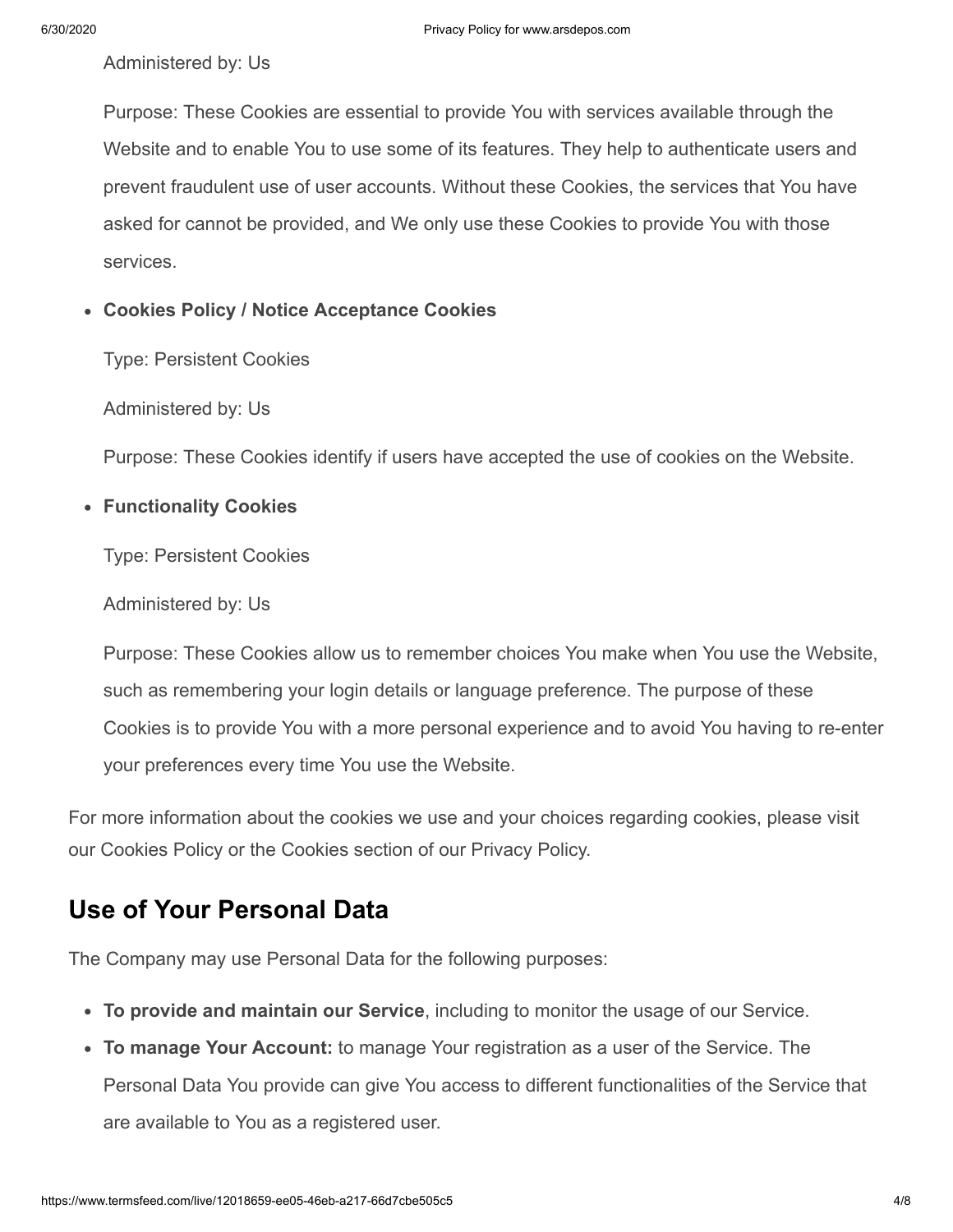- **For the performance of a contract:** the development, compliance and undertaking of the purchase contract for the products, items or services You have purchased or of any other contract with Us through the Service.
- **To contact You:** To contact You by email, telephone calls, SMS, or other equivalent forms of electronic communication, such as a mobile application's push notifications regarding updates or informative communications related to the functionalities, products or contracted services, including the security updates, when necessary or reasonable for their implementation.
- **To provide You** with news, special offers and general information about other goods, services and events which we offer that are similar to those that you have already purchased or enquired about unless You have opted not to receive such information.
- **To manage Your requests:** To attend and manage Your requests to Us.

We may share your personal information in the following situations:

- **With Service Providers:** We may share Your personal information with Service Providers to monitor and analyze the use of our Service, to contact You.
- **For Business transfers:** We may share or transfer Your personal information in connection with, or during negotiations of, any merger, sale of Company assets, financing, or acquisition of all or a portion of our business to another company.
- **With Affiliates:** We may share Your information with Our affiliates, in which case we will require those affiliates to honor this Privacy Policy. Affiliates include Our parent company and any other subsidiaries, joint venture partners or other companies that We control or that are under common control with Us.
- **With Business partners:** We may share Your information with Our business partners to offer You certain products, services or promotions.
- **With other users:** when You share personal information or otherwise interact in the public areas with other users, such information may be viewed by all users and may be publicly distributed outside. If You interact with other users or register through a Third-Party Social Media Service, Your contacts on the Third-Party Social Media Service may see Your name, profile, pictures and description of Your activity. Similarly, other users will be able to view descriptions of Your activity, communicate with You and view Your profile.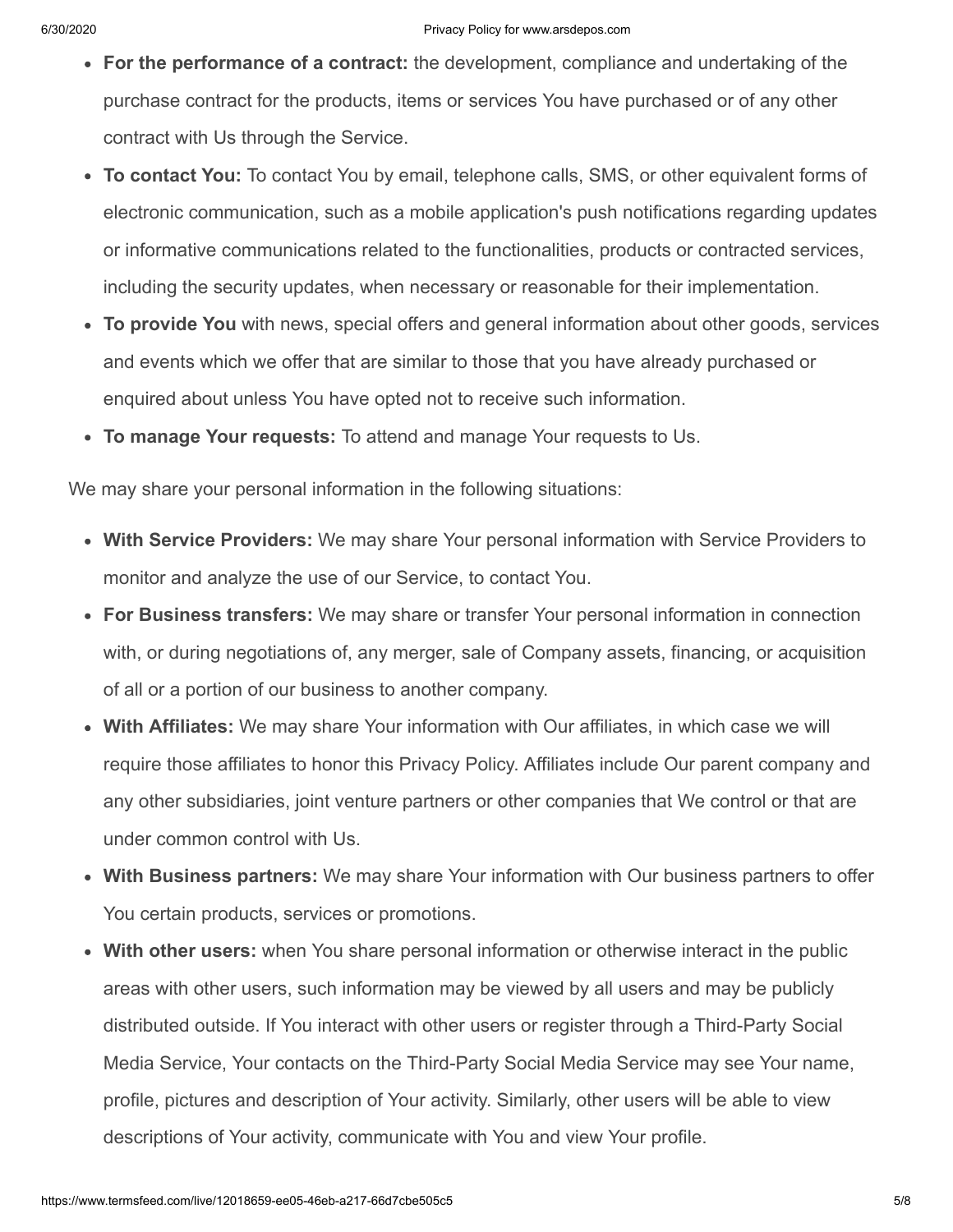#### **Retention of Your Personal Data**

The Company will retain Your Personal Data only for as long as is necessary for the purposes set out in this Privacy Policy. We will retain and use Your Personal Data to the extent necessary to comply with our legal obligations (for example, if we are required to retain your data to comply with applicable laws), resolve disputes, and enforce our legal agreements and policies.

The Company will also retain Usage Data for internal analysis purposes. Usage Data is generally retained for a shorter period of time, except when this data is used to strengthen the security or to improve the functionality of Our Service, or We are legally obligated to retain this data for longer time periods.

#### **Transfer of Your Personal Data**

Your information, including Personal Data, is processed at the Company's operating offices and in any other places where the parties involved in the processing are located. It means that this information may be transferred to — and maintained on — computers located outside of Your state, province, country or other governmental jurisdiction where the data protection laws may differ than those from Your jurisdiction.

Your consent to this Privacy Policy followed by Your submission of such information represents Your agreement to that transfer.

The Company will take all steps reasonably necessary to ensure that Your data is treated securely and in accordance with this Privacy Policy and no transfer of Your Personal Data will take place to an organization or a country unless there are adequate controls in place including the security of Your data and other personal information.

### **Disclosure of Your Personal Data**

#### **Business Transactions**

If the Company is involved in a merger, acquisition or asset sale, Your Personal Data may be transferred. We will provide notice before Your Personal Data is transferred and becomes subject to a different Privacy Policy.

#### **Law enforcement**

https://www.termsfeed.com/live/12018659-ee05-46eb-a217-66d7cbe505c5 6/8 Under certain circumstances, the Company may be required to disclose Your Personal Data if required to do so by law or in response to valid requests by public authorities (e.g. a court or a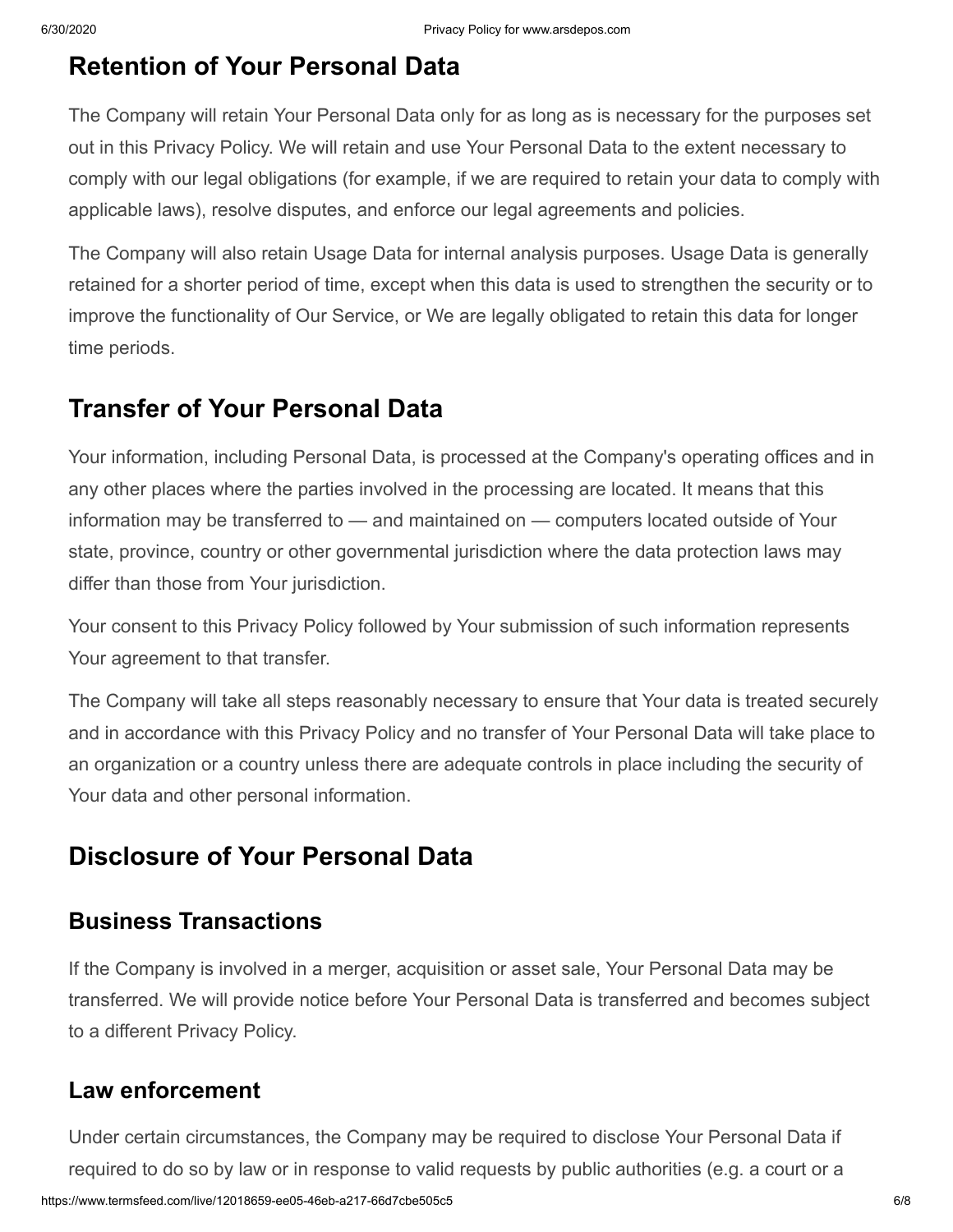government agency).

#### **Other legal requirements**

The Company may disclose Your Personal Data in the good faith belief that such action is necessary to:

- Comply with a legal obligation
- Protect and defend the rights or property of the Company
- Prevent or investigate possible wrongdoing in connection with the Service
- Protect the personal safety of Users of the Service or the public
- Protect against legal liability

#### **Security of Your Personal Data**

The security of Your Personal Data is important to Us, but remember that no method of transmission over the Internet, or method of electronic storage is 100% secure. While We strive to use commercially acceptable means to protect Your Personal Data, We cannot guarantee its absolute security.

# **Your California Privacy Rights (California's Shine the Light law)**

Under California Civil Code Section 1798 (California's Shine the Light law), California residents with an established business relationship with us can request information once a year about sharing their Personal Data with third parties for the third parties' direct marketing purposes.

If you'd like to request more information under the California Shine the Light law, and if you are a California resident, You can contact Us using the contact information provided below.

# **California Privacy Rights for Minor Users (California Business and Professions Code Section 22581)**

California Business and Professions Code section 22581 allow California residents under the age of 18 who are registered users of online sites, services or applications to request and obtain removal of content or information they have publicly posted.